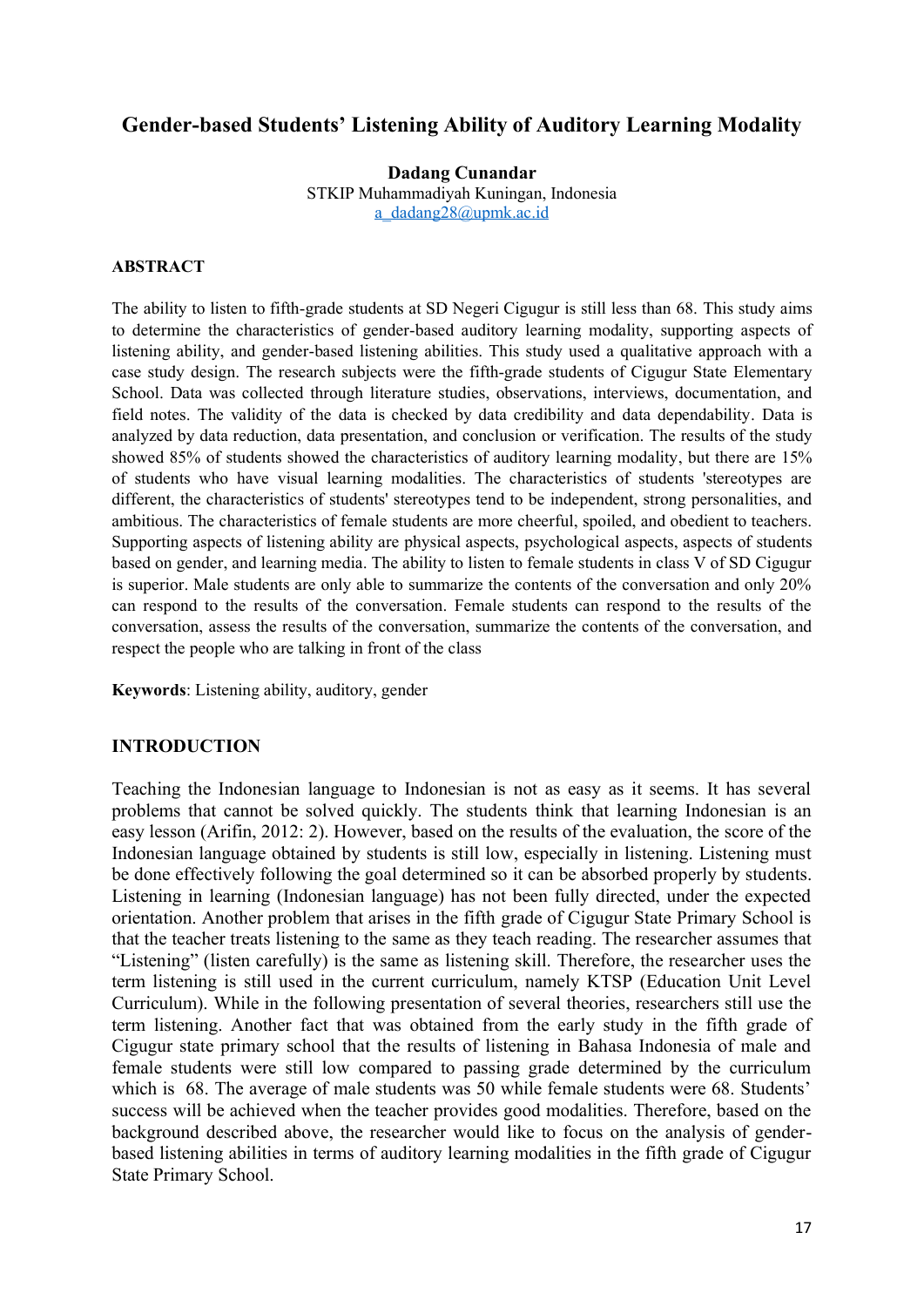### **Research Statement**

Not all listening material can be heard and produce a good score if the teacher has not paid attention to the learning modalities to effectively provide learning material. The success of students will be seen if the teacher provides good modalities. Therefore, based on the background described above, this study is focused on how is gender-based listening ability analysis in terms of auditory learning modalities in the fifth grade of Cigugur State Primary School and this study is focused on learning Indonesian and this research uses qualitative research.

## **Research Questions**

Based on the research background above, the research problem that proposed are as follows :

- 1. How is the characteristic of learning modality of auditory gender-based in grade Fifth of Cigugur State primary School?
- 2. What aspects are supporting students' listening ability in grade Fifth of Cigugur State primary School?
- 3. How is the gender-based students' listening ability in grade Fifth of Cigugur State primary School?

### **Research Purposes**

Based on the research questions above, this study has several purposes as follows:

- 1. To figure out the characteristic of gender-based learning modality of auditory in grade Fifth of Cigugur State primary School?
- 2. To figure out the aspects that supporting students' listening ability in grade Fifth of Cigugur State primary School?
- 3. To figure out the students' listening ability in grade Fifth of Cigugur State primary School?

#### **METHOD**

This study uses a qualitative approach where it is an approach that directs research on reality, symptoms, phenomena in the real condition of natural objects. In this study, the researcher used a case study method that includes a very thorough examination of people, topics, issues, or programs. In this study, the researcher as a participatory observer. The Researcher observes what people are doing, listen to what is said, and participate in their activities. The location took place in Cigugur state primary school in grade V. In connection with research data, the researcher took two data, primary and secondary. Primary data in this study were 20 students of fifth grade, three teachers, school principal, PAI teachers, and sports teachers. While secondary data in this study is taken from library sources related to this study. Data collection techniques used to obtain extensive and accurate data are through several efforts such as literature studies, observations, interviews, documentation, and field notes. The data analysis in this study uses a descriptive narrative technique. It is applied through three phases; data reduction, data presentation, and conclusion or data re-examination. For the testing validity data stage, the researcher used data credibility with triangulation techniques and extended observations. Besides, in the use of credibility data, the researcher also uses dependability data.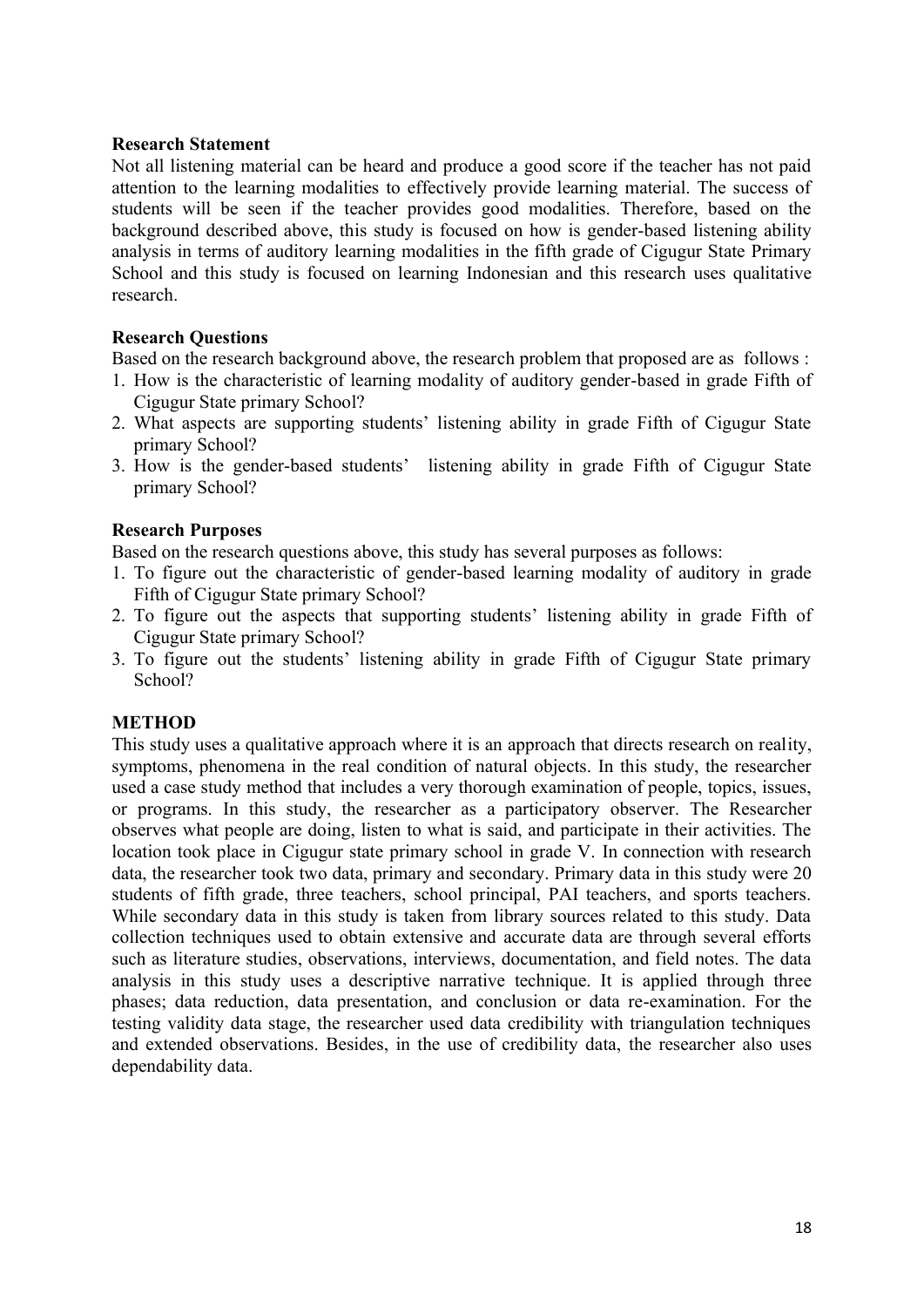## **RESULT**

The results of the study were obtained through unstructured interviews and observations of fifth-grade students of Cigugur State Primary School. The observation was carried out by the researchers for 2 months from March to April 2016. All informants interviewed by the researcher were Teachers of Cigugur State Primary School, a school Principal, PAI Teachers, and Sports Teacher. Whereas the observations involved in this study were all the fifth-grade students of Cigugur State Primary School.

### **1. The students' characteristic of auditory modality in Fifth Grade**

Related to it, respondent 1 as a teacher of Class VA explained that the characteristics of students differed. It is due to each student having different nature and character, but students in the VA class tend to have characteristics of auditory learning modalities.

The interview results about the characteristics of gender-based auditory learning modalities carried out by respondent 2, which were carried out as follows:

"The characteristics of students in class V in Cigugur State Primary School are different from one another. Some like listening to music, some use pictures, some like reading aloud, quiet condition, focus, some prefer to see videos while learning, some prefer to do learning directly and many more."

While on auditory learning modality, he added as follow:

"Characteristics of gender-based auditory learning modalities in fifth-grade students of Cigugur State Primary School include lack of attention, likes to read aloud, prefers listening, and to draw. The characteristics of the male are different from the female student. Male students tend to be unfocused, like to read aloud, and prefer to listen to music. Whereas female students tend to focus, prefer to draw and listen, and like to give their opinions"

Related to learning characteristic on auditory modality, respondent 3 as a teacher of VC explained as follows:

"The learning characteristics of the students are varied, there are students who focus on learning, like joking, quiet, slow in learning, even there are students who do not understand the learning material given. However, students in the VC class are more likely to have auditory learning modalities because students will more quickly understand learning through listening, for example when they are learning reading, students prefer to read aloud than to silent reading, and students prefer music than drawing."

Following what respondent 2 has stated earlier, the school principal, respondent 4 gave her explanation as follows:

"A successful learning can be achieved when a teacher pays attention to the characteristics of the students. The first thing to do is to find out the background of students, the students' hobbies, and how a student is learning well. After knowing the characteristics, the teacher can provide the learning style according to the modalities of the students."

The researcher asked the school principal on what kind of modalities in Cigugur State Primary School, she responded as follows:

"The modalities of the students are varied, some have visual, audio, and kinesthetic learning modalities. Visual learning modality is the learning style of students who tend to use images. For example, in the learning process students will have a better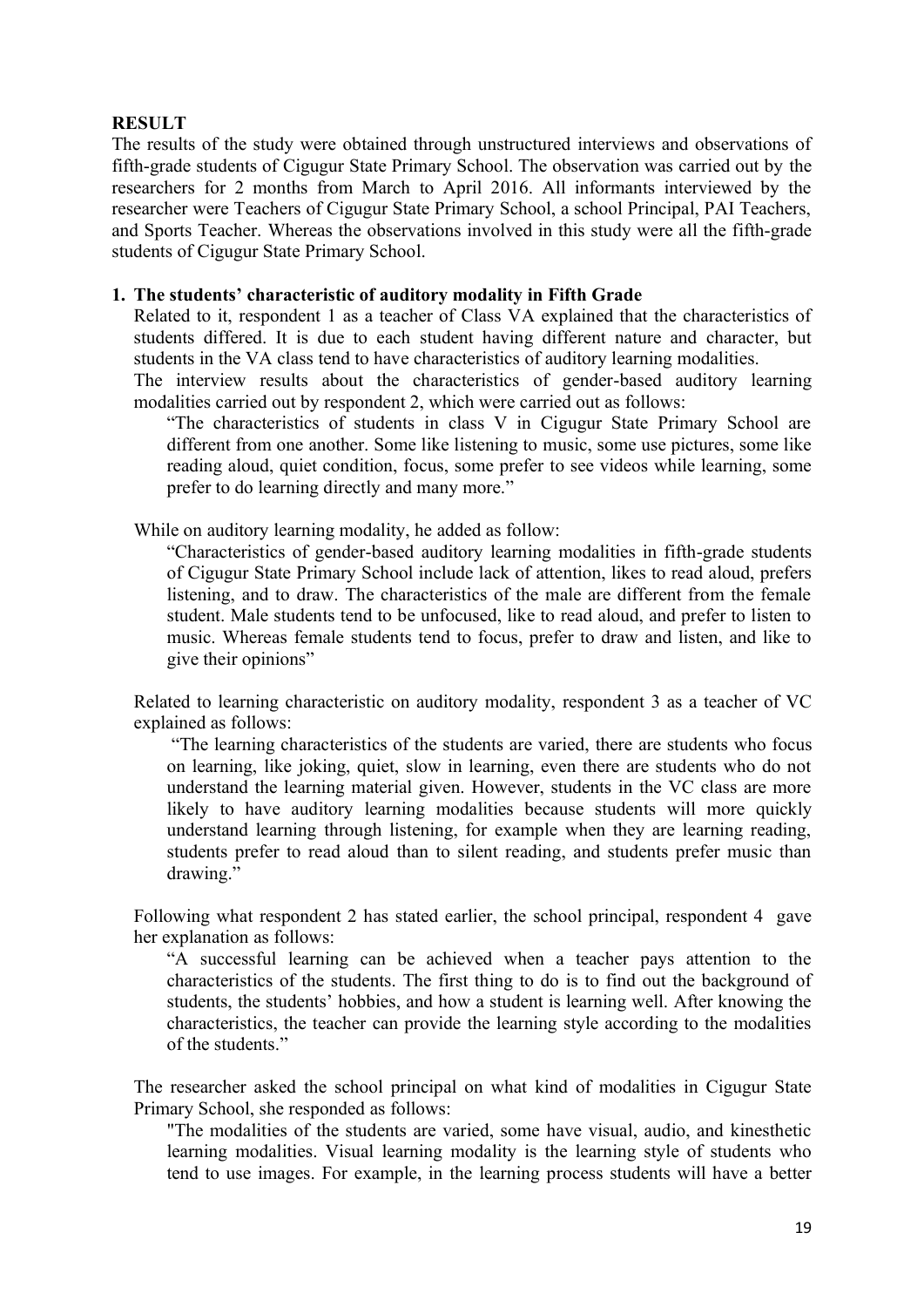understanding when the teacher uses a picture as media. Audio learning modality is a learning style that is owned by students using the sense of hearing. In the learning process, students will more quickly understand by listening to the explanations given by the teacher. So, in giving the material, the teacher must pay attention to the grammar, the rhythm of the sound, and the loudness of the volume. While kinesthetic learning modalities are the students' learning style using images and sounds. This means that in the learning process the teacher must use several images in providing material so students will understand the material provided by the teacher."

Another information was given by respondent 5 as PAI teacher on the learning characteristic that can be seen from the students as follows:

"The characteristics of the fifth-grade students of Cigugur State Primary School, which I know are very diverse, some are focused on learning, some are silent and do not understand, some are like to joke, and many more"

Further, he added:

"My way to find out the learning modalities of students, I try to understand the students' hobbies first and what habits they often do. For example, there is one student who likes to draw in any study. The student is less focused, but when instructed to draw, the student quickly executes the teacher's instructions. Thus, I conclude that the participants have a visual learning modalities. However, some students have auditory learning modalities because these students like music, prefer to read aloud, but their attention is less"

Meanwhile, respondent 6 as Sports teacher explained as follows :

"In my class, the characteristics that will be preferred are the characteristics of students who have auditory learning modalities because in sports students will prioritize the sense of hearing to follow the instructions that I give. However, there are still some students who are not responsive to carrying out the activities that I command. For that, I like to punish these students"

#### **2. Supporting aspects of Students listening ability**

The supporting aspects of gender-based listening skills in the fifth grade of the Cigugur Elementary School are divided into several sections including learning media, students' learning interests, students' initial attitudes, and teacher motivation that accommodates students in the learning process. Ibu Lala Laelasari, S.Pd explained that supporting aspects of gender-based listening ability is the readiness of the students in receiving the material from the teacher. While respondent 2 stated as follows:

"The first time we need to do as a teacher is how we provide fun and enjoy learning. To overcome this, we must prepare several supporting aspects to support listening ability. The use of learning media in teaching is very important. It will help the teacher in delivering the material. However, the problem faced by the teachers at this time is the lack of media makes it difficult especially for elder teachers. Furthermore, the other supporting aspect is the students' attention. The students will quickly understand the learning when they pay attention. For example, in delivering drama, the teacher must use kinesthetic learning modalities. The next supporting aspect is student concentration. It is very significant because it will be difficult for them to learn when the concentration is lacked. For example in class V, students are very difficult to concentrate because students still joking during the learning process. The last one is motivation and preparation. These are also very important which in this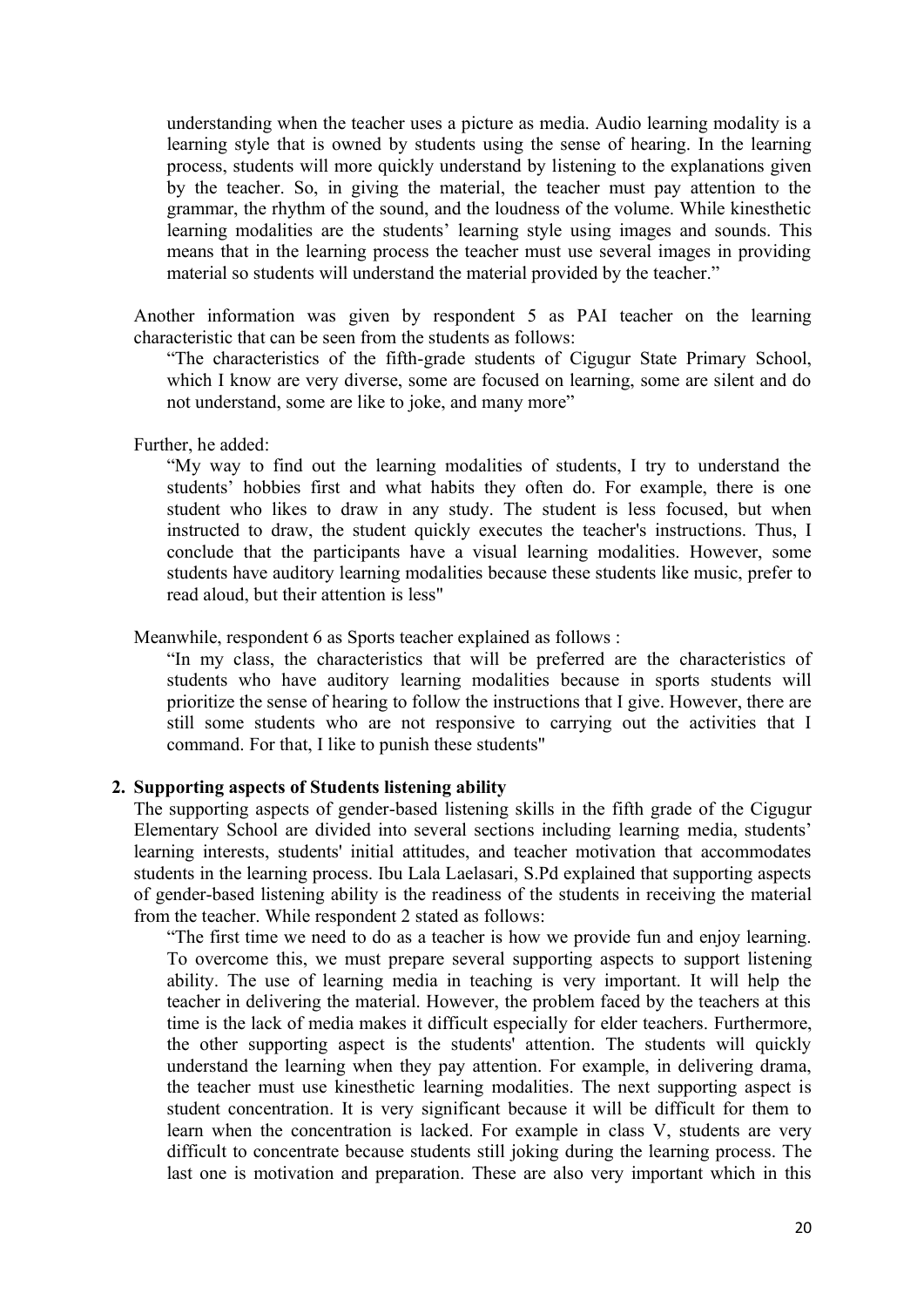case the teacher must encourage students' motivation to have enthusiasm in teaching listening if students already feel motivated automatically the initial preparation of students will feel comfortable and pleasant"

On the other sides, respondent 3 has his explanation on supporting aspect in students listening ability as follows:

"Supporting aspects of listening ability are things that must be considered by the teacher in the process of learning so that students can receive learning well. First physical aspects, this is very decisive in learning. This physical aspect is in the form of a balance of nutritional value, height, weight, readiness in learning, even body condition. Furthermore, the gender aspect, this aspect must be understood by the teacher, because the thinking power between male and female students is different. The last aspect of psychology, in providing a learning teacher must understand the psychologist aspects of students so that the teacher can provide good learning"

The school principal has also her opinion as follows:

"Media plays an important role in the learning process. The use of it has to be on the same level that can be adapted to students' knowledge. Besides that, the lesson plan is also important. The teacher is demanded as creatively as possible so that learning can be conveyed."

#### **3. The gender-based students' Listening Ability**

The ability of students in Cigugur State Primary School is very different from one another, especially in class V. The students' listening ability between women and men is influenced by the students' learning modalities and other supporting aspects. The researcher tried to interview informants who could provide information about the ability of students in gender-based listening learning.

The first informant was respondent 2 who explained as follows:

"The ability of fifth-grade students between females and males is different according to their achievements. The listening ability of female students is on a good level because, in teaching listening, they pay attention to the learning and focus on the learning process. Whereas for male students, they are still lacking in teaching listening due to the students' concentration that is easily disrupted. So, female students' ability is better than male students."

The school principal explained a different point of view as follows:

"In the learning process between male and female students must be different depending on the teacher in developing their abilities. For the V class students' ability, I don't know much, but it can be seen from the achievements that show female students are better than male students."

#### Respondent 5 as PAI teacher explained:

"The ability of fifth-grade students in teaching listening is very different between men and women. In my opinion, female students' listening skills are better because they focus on learning and they understand the material. Meanwhile, male students are less responsive but they are more active when practicing in front of the class."

In accordance to what respondent 5 has explained, respondent 6 as a sports teacher stated as follows: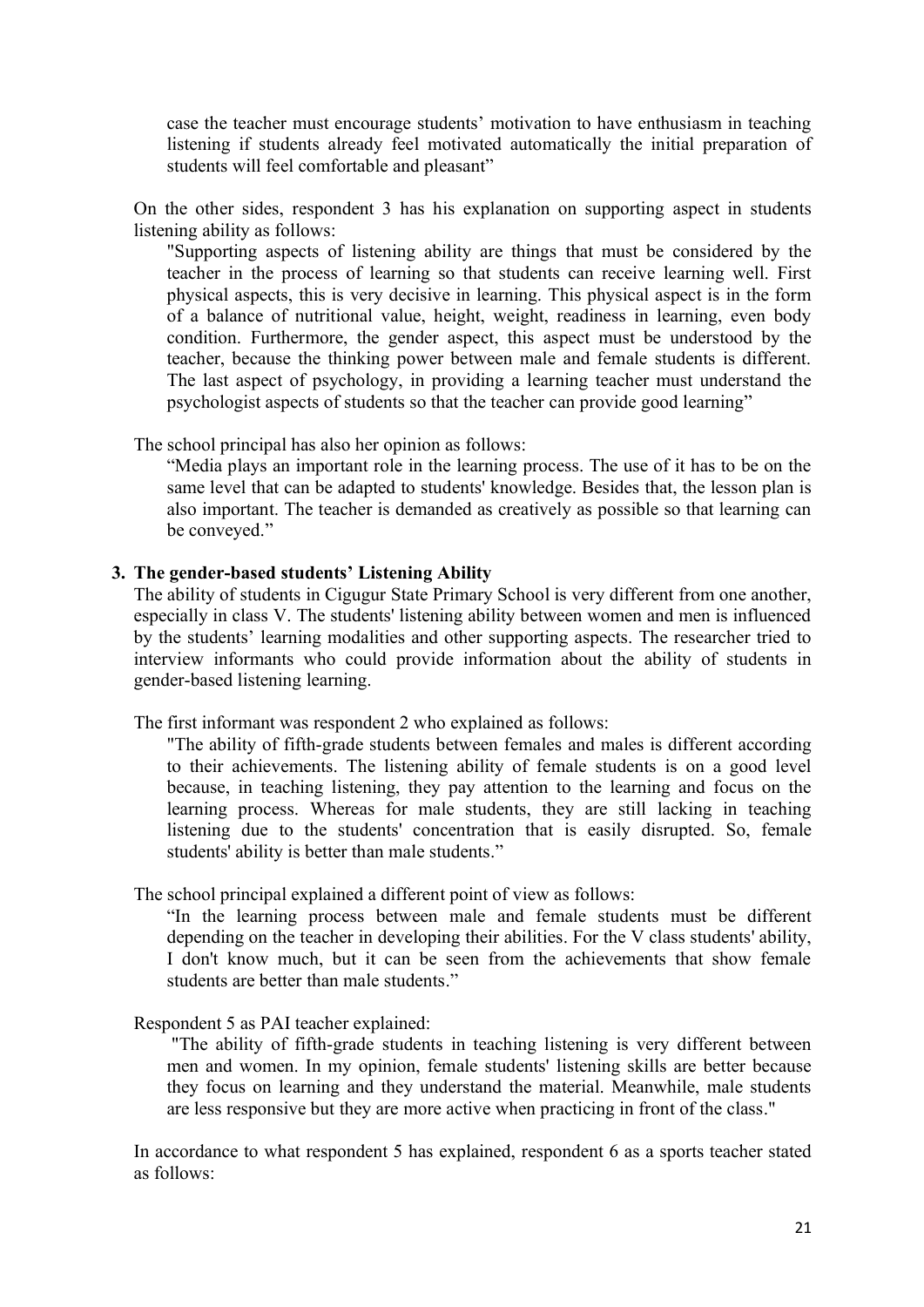"The listening ability of male students in sports learning is better. It can be seen when I order to do gymnastics, male students are faster to carry out my orders. Sometimes, they play around the command I gave. So, it can be concluded that the ability to listen, in my opinion, male learners is better than female students."

## **DISCUSSION**

Based on the result, the points that can be discussed regarding students' listening ability are as follows:

- 1. The Character of gender-based Auditory Learning Modality
- In general, the Class V students of Cigugur State Primary School characteristics tend to have auditory learning modalities. However, some students have multiple modalities such as GSR, HH, and JHDA with visual learning modalities. When learning SBK, they were happy because the drawing skills possessed could be conveyed. Based on the different stereotypes of the students, the researcher can conclude that the character of the students in class V tends to be independent, strong with ambitious personalities. Whereas the characteristics of the female students are cheerful, spoiled, obedient towards the teacher.
- 2. The supporting aspects of Students' listening ability The supporting aspects of listening skills in the fifth grade of Cigugur State Primary School consisted of 5 (five) aspects; they are physical aspects, psychological aspects, sex, and learning media.
- 3. Gender-based Students listening ability in Cigugur State Primary School Based on the analysis of listening ability, the female students were better than the male students. Before the learning process begins, students are more likely to prepare physically and mentally well so the learning that will be delivered by the teacher can be understood quickly and the learning delivered by the teacher can be well received by students. Related to this, the female students can respond to the results of the conversation and can provide value to the results of the discussion. Besides, without an order from the teacher, the female students can summarize the contents of the conversation. When someone is speaking in front of the class, they always respect and listen objectively and selectively.

## **CONCLUSION**

Based on the result of the study, it can be concluded into several points are as follows:

- 1. The characteristics of the gender-based auditory learning modalities in class V of Cigugur State Elementary School are varied. The characteristics of learning modalities in the fifthgrade students of Cigugur State Primary School are more likely auditory, with a percentage of 85%. Furthermore, 15% have visual learning modalities. Besides having the characteristics of auditory learning modalities, students in class V have different characteristics of stereotype between male and female students. The characteristics of the male are being as muscular, tend to be independent, strong, and ambitious personalities. While female students are more cheerful, spoiled, obedient to the teacher.
- 2. The supporting aspects of students' listening skills in the fifth grade of Cigugur State Primary School consisted of 5 (five) aspects. These aspects are related to learning (Indonesian language) especially in supporting listening skills. These aspects are the physical aspect, psychological aspect, sex, and learning media.
- 3. The ability of students in gender-based listening ability in the fifth grade of Cigugur State Primary School is different between male and female students. Women's listening ability